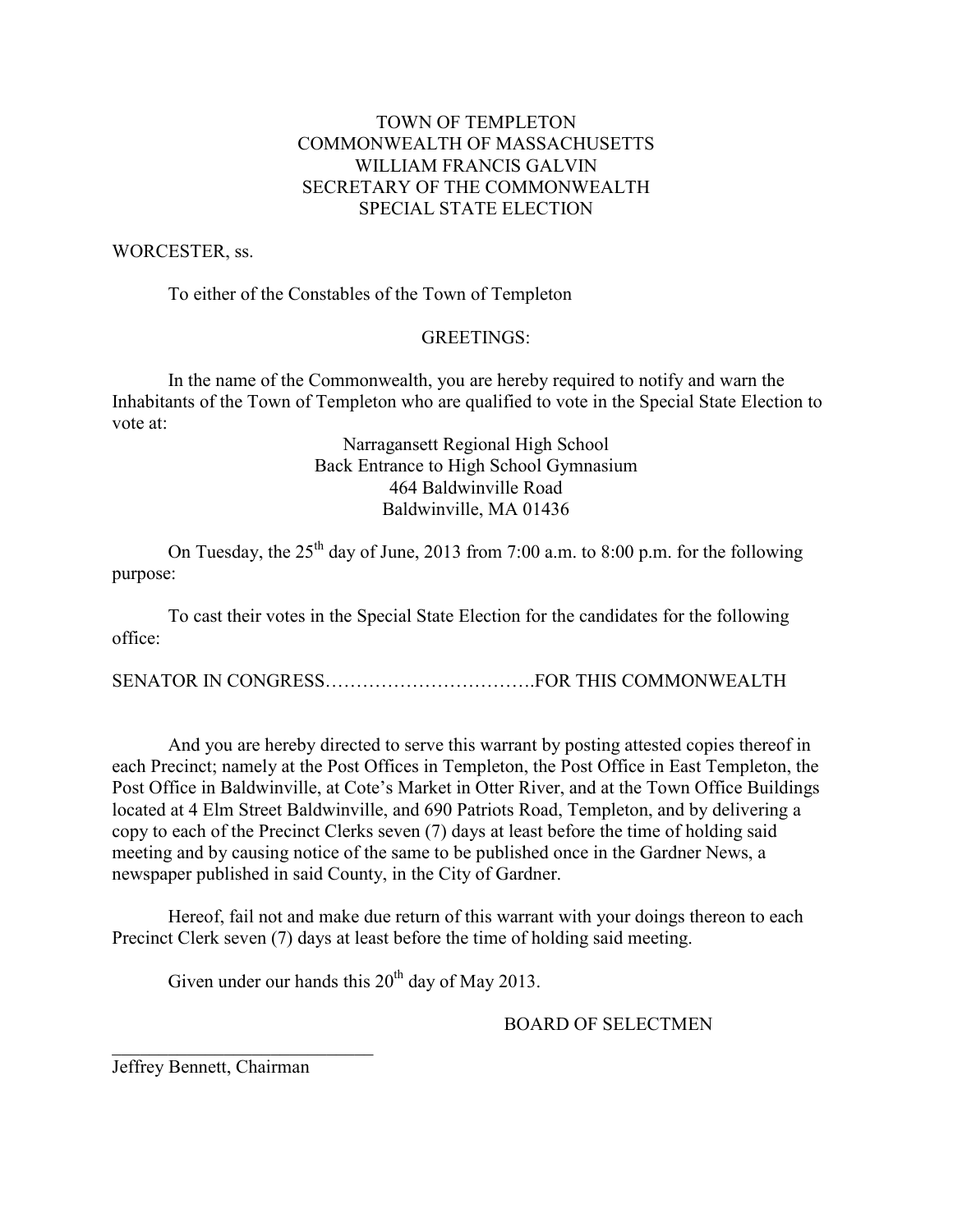$\overline{\phantom{a}}$  ,  $\overline{\phantom{a}}$  ,  $\overline{\phantom{a}}$  ,  $\overline{\phantom{a}}$  ,  $\overline{\phantom{a}}$  ,  $\overline{\phantom{a}}$  ,  $\overline{\phantom{a}}$  ,  $\overline{\phantom{a}}$  ,  $\overline{\phantom{a}}$  ,  $\overline{\phantom{a}}$  ,  $\overline{\phantom{a}}$  ,  $\overline{\phantom{a}}$  ,  $\overline{\phantom{a}}$  ,  $\overline{\phantom{a}}$  ,  $\overline{\phantom{a}}$  ,  $\overline{\phantom{a}}$ Kenneth Robinson, Vice Chairman

Doug Morrison, Clerk

 $\overline{\phantom{a}}$  , which is a set of the set of the set of the set of the set of the set of the set of the set of the set of the set of the set of the set of the set of the set of the set of the set of the set of the set of th

Julie Farrell, Member

 $\overline{\phantom{a}}$  , which is a set of the set of the set of the set of the set of the set of the set of the set of the set of the set of the set of the set of the set of the set of the set of the set of the set of the set of th

A True Copy, ATTEST:

John White Constable of Templeton

#### OFFICER'S RETURN

WORCESTER, ss. May 28, 2013

 This is to certify that I have served the within warrant by posting attested copies thereof in each Precinct; namely, at the Post Offices in Templeton, the Post Office in East Templeton, at the Post Office in Baldwinville, at Cote's Market in Otter River and at the Town Office Buildings located at 4 Elm Street, Baldwinville, and at 690 Patriots Road, Templeton, and by delivering a copy to each of the Precinct Clerks seven (7) days at least, before the time of holding said meeting and by causing notice of the same to be published once in the Gardner News, a newspaper published in said County in the City of Gardner.

> John White Constable of Templeton

A True Copy, ATTEST:

Carol A. Harris Templeton Town Clerk

# TOWN OF TEMPLETON SPECIAL STATE ELECTION AGGREGATE RETURNS JUNE 25, 2013

|                            | A   | в   | C   | TOTAL |
|----------------------------|-----|-----|-----|-------|
| <b>SENATOR IN CONGRESS</b> |     |     |     |       |
| <b>Gariel Gomez</b>        | 461 | 403 | 341 | 1,205 |
| <b>Edward Markey</b>       | 265 | 236 | 233 | 734   |
| <b>Richard Heos</b>        | 6   | 10  |     | 20    |
| Write-ins                  | 0   | ŋ   |     |       |